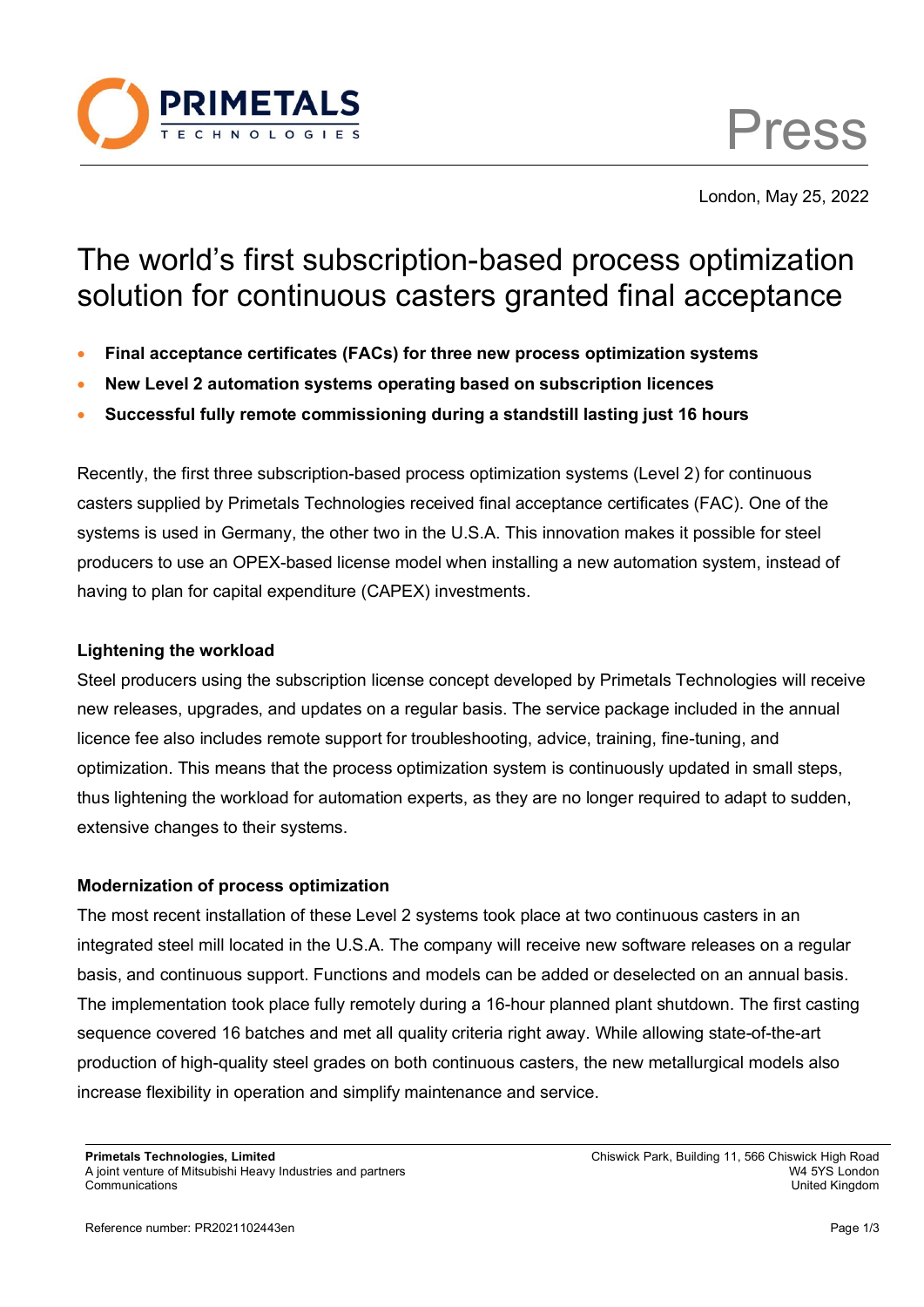## **Efficient remote commissioning**

Thanks to experience gained by both Primetals Technologies and the customer under an existing service contract the project concluded with hardly any in-person meetings having taken place. This experience and the mutual trust built up in the process were decisive factors for the successful and trouble-free remote implementation of CC1 and CC2.



New process optimization systems from Primetals Technologies will facilitate state-ofthe-art production of high-quality steel grades on both continuous casters at the USbased customer.

This **press release** and a **royalty-free picture** are available at www.primetals.com/press/

#### **Contact for journalists:**

Björn Westin, Press Officer press@primetals.com

Follow us on social media: linkedin.com/company/primetals facebook.com/primetals twitter.com/primetals

**Primetals Technologies, Limited Chief Road Chief Chiswick Park, Building 11, 566 Chiswick High Road Chief Road** A joint venture of Mitsubishi Heavy Industries and partners W4 5YS London Communications